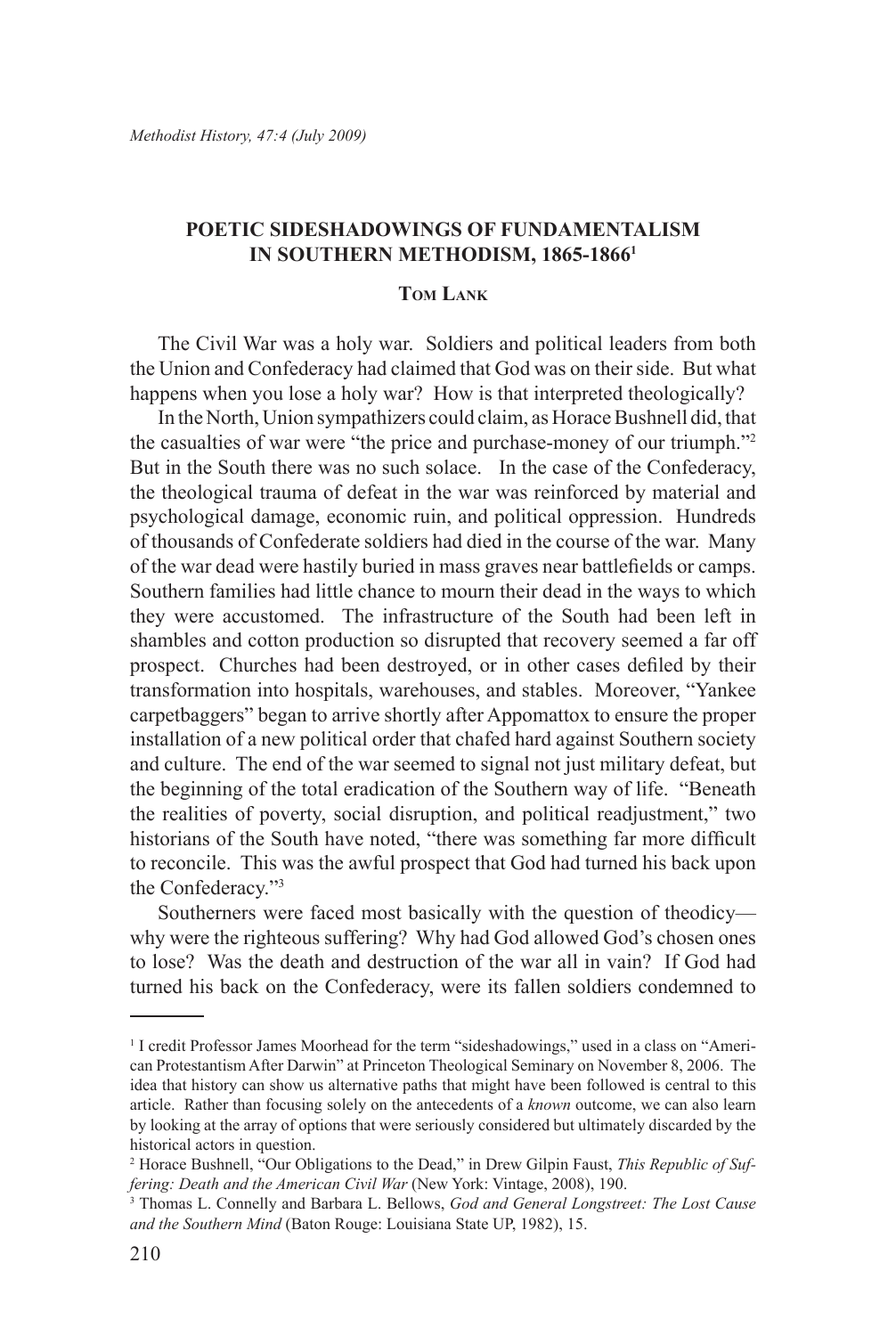perdition? Throughout the war, in response to defeats on the battlefield, both sides had engaged in nationwide fast days. These were times of humiliation and prayer in search of God's favor. Since the Confederate cause itself was holy—and clergy assured parishioners repeatedly that it *was* holy—battle reverses were interpreted as God's way of chastening the South. The proper response to divine chastening was to humble oneself and attempt to discern the nature of God's disfavor. With fasting and penitence perhaps God would put aside wrath and reward the pious with victory once again.

In the aftermath of Appomattox, the rationale of divine chastening persisted. The proper thing to do, many Southerners reasoned, was to submit to the Northerners because they were agents of God's will. The Bible certainly recounted many instances of God using apostate peoples to humble his chosen ones. This case was essentially no different. Moreover, a warweariness permeated the country. Though the outcome was not as congenial as the Confederates would have liked, at least the killing was over and that in itself was a blessing.

Yet, as hopes for a restoration of the Confederacy faded, Southern convictions of the righteousness of their cause were not erased. Their chastening, after all, came from the holy hand of God, not from the Northerners. Rather than waning in the years following the war, the theological certitude of the Confederacy would ultimately be sublimated into a civil religion of the "Lost Cause."4 Charles Reagan Wilson, chief chronicler of the Lost Cause, has outlined in detail its structure and religious significance. According to Wilson, it had its own priests, many of whom had been chaplains to the Confederate soldiers during the war and witnessed the carnage of the battlefield, trying day by day to sort out the theological ramifications of the war. The Lost Cause had its own holy days in the form of Confederate Memorial Days and the annual celebration of Jefferson Davis' Birthday. The Lost Cause also had its own martyrs in the guise of Robert E. Lee, Stonewall Jackson, J.E.B. Stuart and Jefferson Davis. The hagiographic myths that developed around these men took on reverential tones that verged on the religious. Even the soldiers of the rank and file, whatever their standing with God before the war, were believed to be sanctified by their participation in a righteous cause. They were in essence "baptized in blood."5

More recently, historian Drew Gilpin Faust has argued that the massive extent of the carnage forced Americans to confront the question of theodicy in a new way, and to alter their views of death and the afterlife. Victorian notions of the "Good Death" and the *ars moriandi*, or art of dying, were strained as hundreds of thousands of soldiers faced death without dignity. Their names were not recorded. Their bodies were hastily piled into mass

<sup>4</sup> The term "Lost Cause" can be traced to a newspaper editor, Edwin Pollard, author of a book by the name *The Lost Cause* in 1866. It is significant, however, that the work was not popularized until much later.

<sup>5</sup> Charles Reagan Wilson, *Baptized in Blood: The Religion of the Lost Cause, 1865-1920* (Athens: U of Georgia P, 1980).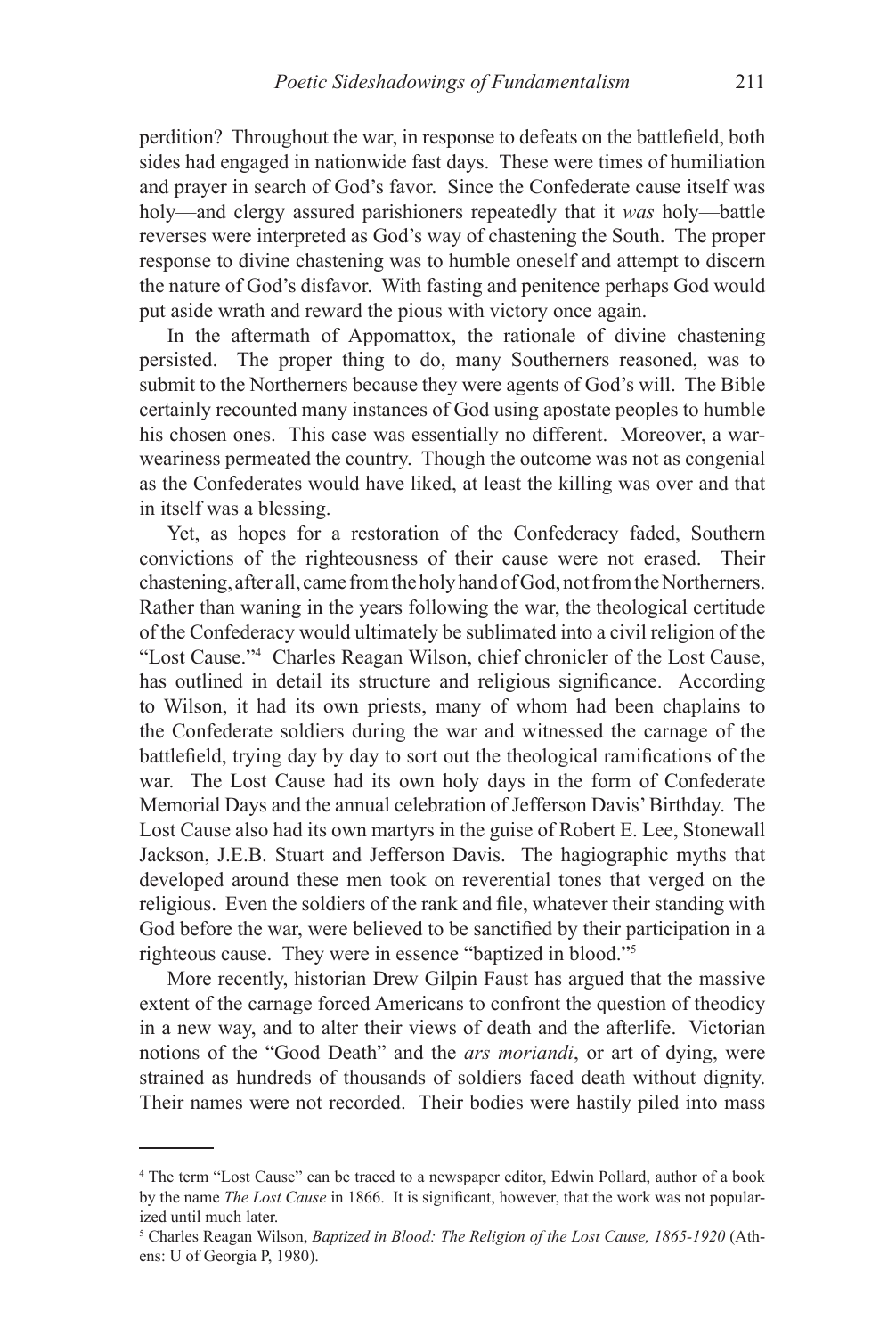unmarked graves. Deaths no longer took place at home with loved ones gathered around the deathbed, witnessing the last words of the dying and testifying to the state of the soul as it passed into eternity. Without witnesses there was no firm assurance of a "Good Death" or the salvation of a loved one, and Civil War mourners had to seek consolation and meaning elsewhere. Again, the Northerners could console themselves that the war deaths had in some sense been redemptive by restoring the Union and ending slavery. The Confederates had no such theological recourse. Some lost their faith in a Providential God altogether. But Faust writes that

most former Confederates would suppress their doubts and return to religious belief and observance. Churches grew dramatically in the South in the years after the Civil War . . . [b]ut many white southerners remained bewildered . . . by God's mysterious ways in subjecting them to the anguishing losses of war. The cult of the Lost Cause and the celebration of Confederate memory that emerged in the ensuing decades were in no small part an effort to affirm that the hundreds of thousands of young southern lives had not, in fact been given in vain.<sup>6</sup>

The Lost Cause, however, is generally recognized to have taken its fullest shape only at the end of Reconstruction, as federal troops were removed from the South and the political space for such a movement opened. What was happening to those sublimated aspirations, to that need to find meaning in defeat, between Appomatox and 1876?

If we turn to the religious publications of the period, we can see at least one alternate future for mainstream white Protestant Southern religion in this period. Premillennialism, though it did not become popular in the South until the 1920s, began to find expression there in the years immediately after the Civil War. Even among Methodists, the major denomination *least* associated with premillennialism and proto-fundamentalism, some early strains of premillennialism were present.

In this article, I will examine the surprising prevalence of premillennial eschatology in one Southern Methodist periodical in the first year following Lee's surrender at Appomattox. The *Southern Christian Advocate*, read in South Carolina and across the South, was based in Augusta, Georgia, and moved to Macon as Sherman's forces approached. It was one of the only Southern Methodist papers not to cease publication during the war. The central publishing house of the denomination in Nashville had been seized in 1862 and was being used as a United States printing office. The presses of all of the other Annual Conferences had shut down due to lack of subscriptions, difficulty of distribution, or the seizure of their property during the war. The Richmond *Christian Advocate*, which rivaled the *Southern Christian Advocate* (*SCA*) in influence, had met this latter fate in 1864 and did not resume publication until 1866. The *SCA*, then, gives us a unique window on Southern Methodist sentiment during a critical period in Southern theological development.

<sup>6</sup> Drew Gilpin Faust, *This Republic of Suffering: Death and the American Civil War* (New York: Vintage, 2008), 193.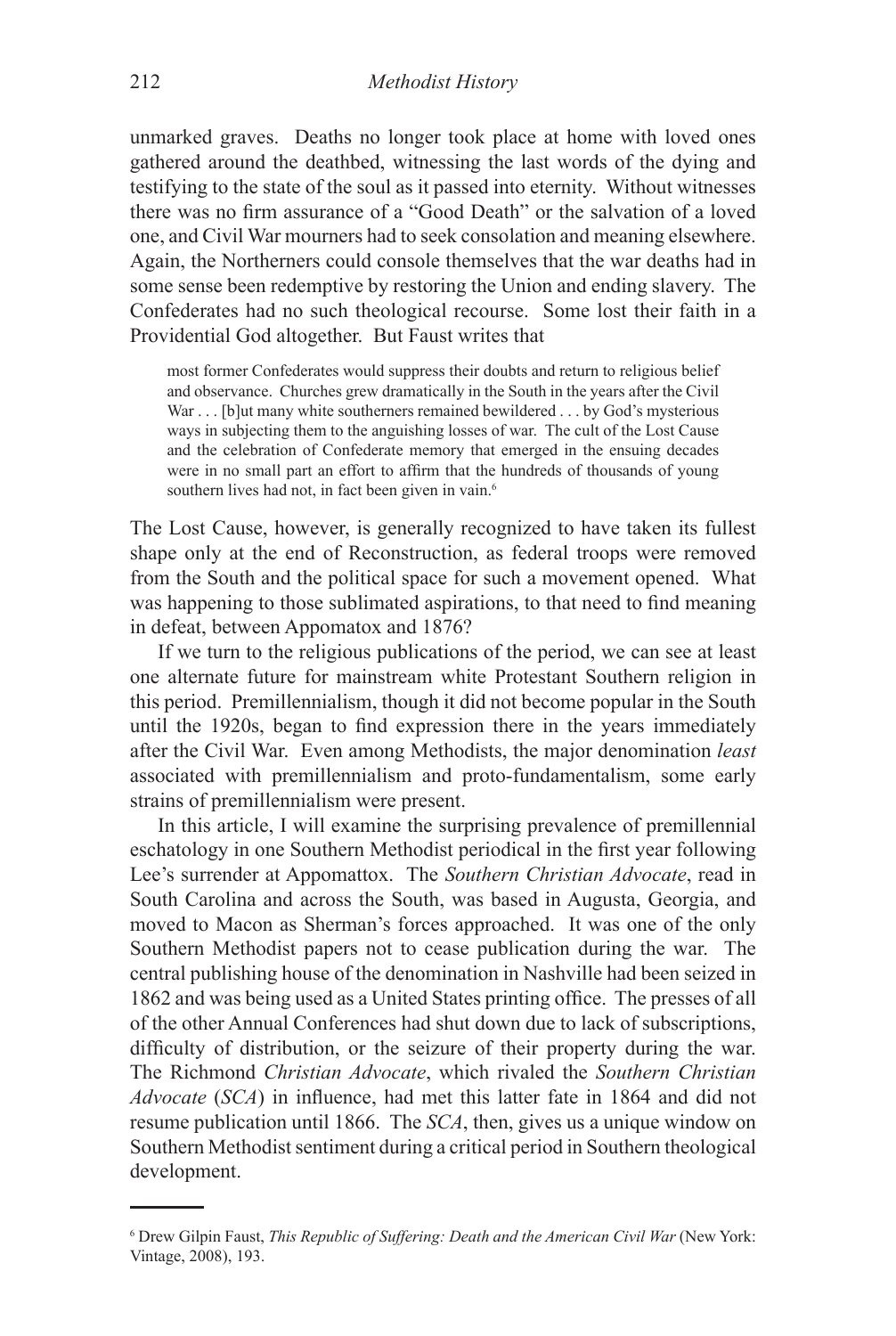When examining the immediate postwar issues of the *SCA*, we can see that in many ways its editors and contributors felt a need to focus on the crises of the present rather than the meaning of the past. Many of the stories were about re-establishing contact with publishing houses in other parts of the South, about re-establishing the itinerancy, and most especially about discerning the true intentions of the Northern Methodist church. The Methodist Episcopal Church (MEC), or the Northern Methodists, had forged close ties with the Lincoln Administration during the war. As the largest denomination in the United States, it understandably commanded a lot of attention from the political elite. Lincoln himself proved to be very sensitive to pronouncements from the pulpit as a bellwether of public opinion. The ties between the MEC and the Lincoln Administration had become so close that Bishop Ames of the MEC was able to secure a proviso from the War Department that every MECS church captured during the war would be turned over to the MEC. The MEC would then appoint an Northern or pro-MEC missionary to fill the pulpit. At the end of the war, this standard was preserved and an onslaught of Northern missionaries came down to occupy Southern pulpits.

The *SCA* bristled at this affront, calling these religious carpetbaggers "Bishop Ames' ecclesiastical cormorants." They balked at the assumption that political union should also mean denominational re-unification. Shortly after the war, fearing such strong-arming tactics, the surviving Southern Bishops gathered in Savannah to restore order to their denomination and assure pastors and laity that the denomination was not defunct, contrary to popular opinion. Due to the war, some meetings of the Annual Conferences had been suspended. No MECS General Conference had been held since 1858. Many pastors had not received new commissions or any communication at all from the episcopacy. While some simply stayed in their posts for the duration of the war, others abandoned their churches or switched denominational affiliation.<sup>7</sup>

With such pressing concerns about the survival of the denomination and the resumption of itinerant ministry, it is understandable that dealing with the wounds of the past might not be prioritized. Indeed, it is true that very few stories in the first postbellum issues of the *SCA* explicitly focused on the theological crisis surrounding the loss of the war and the eternal fate of the war dead.

What ought to be of interest to the keen observer, however, is the fact that the theological crisis is addressed very frequently in the *poetry* of each edition. Each *SCA* (they averaged eight pages per issue) published approximately three poems, some original to the *Southern Christian Advocate*, others plucked from popular journals of the day. Often these poems would frame the news, feature, or opinion piece that followed. To wit, the March 16, 1865, edition ran an article in the top left column of page one entitled "The

<sup>7</sup> Hunter Dickinson Farish, *The Circuit Rider Dismounts: A Social History of Southern Methodism, 1865-1900* (Richmond, VA: Dietz Press, 1938), 28.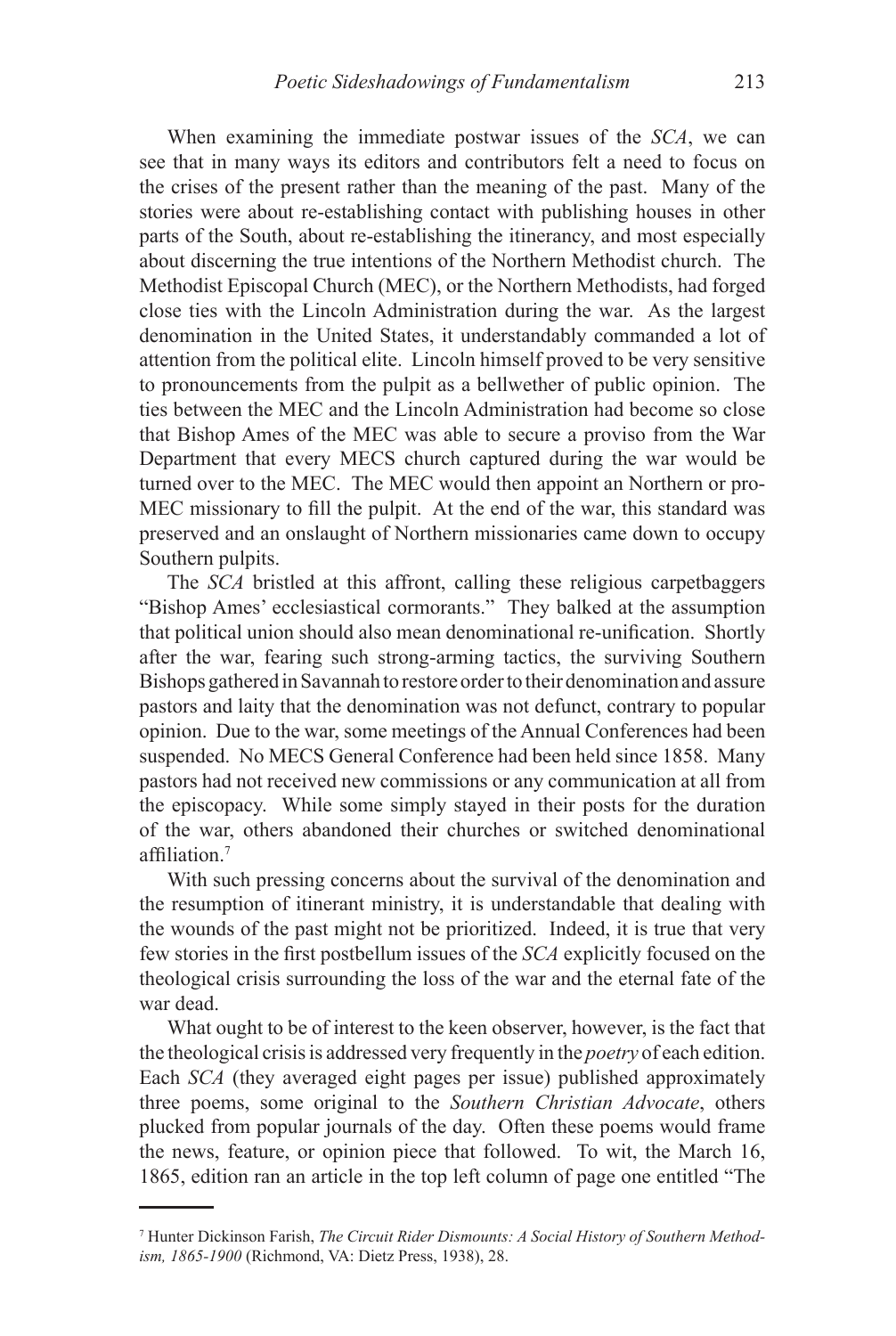Victor's Song." The unsigned article begins with an unsigned poem:

Who are these in bright array, This innumerable throng Round the altar night and day, Tuning their triumphant song?

These through fiery trials trod, These from great affliction came; Now, before the throne of God, Seal'd with his eternal name.

Clad in raiment pure and white, Victor-palms in every hand, Through their great Redeemer's might More than conquerors they stand.

Hush'd all sadness and all sighs, Perfect love dispels their fears. And forever from their eyes God has wiped away their tears.<sup>8</sup>

The poem is followed by the quotation of Revelation 5:11-12, which of course is a book favored by exponents of premillennial doctrine. The military imagery of the poem is unmistakable, and so even though the article that follows is a general appeal for repentance ("Reader! prepare for this lofty society, . . ."), readers would likely have approached this within the frame of reference of the war. Who are the victors in "The Victor's Song"? They are not found on the battlefield. They are the dead who stand before the throne of God, who suffered great affliction on behalf of God's cause.

Directly following this article is a second poem entitled "Sad Heart Be Still," reprinted from the *Christian Observer*, which indicates that the victors are beckoning their loved ones to join them:

> Sad heart be still, The rod is in a Father's hand, And given in love To guide thee to that better land/Prepared above. Those loved ones -- Who are not dead but gone before -- Have reached that home; And standing on the "shining shore," Are calling – "Come."

Earth's trials o'er, Their pure and happy spirits dwell In God's own light, -- No sin, no fear of death to quell -- And there's no night.<sup>9</sup>

The victors, the loved ones, are not suffering. They are pure and happy

<sup>8</sup> "The Victor's Song," *Southern Christian Advocate* 28.10 (Augusta, GA) (March 16, 1865): 1.

<sup>9</sup> "Sad Heart Be Still," *Southern Christian Advocate* 28.10 (Augusta, GA) (March 16, 1865): 1.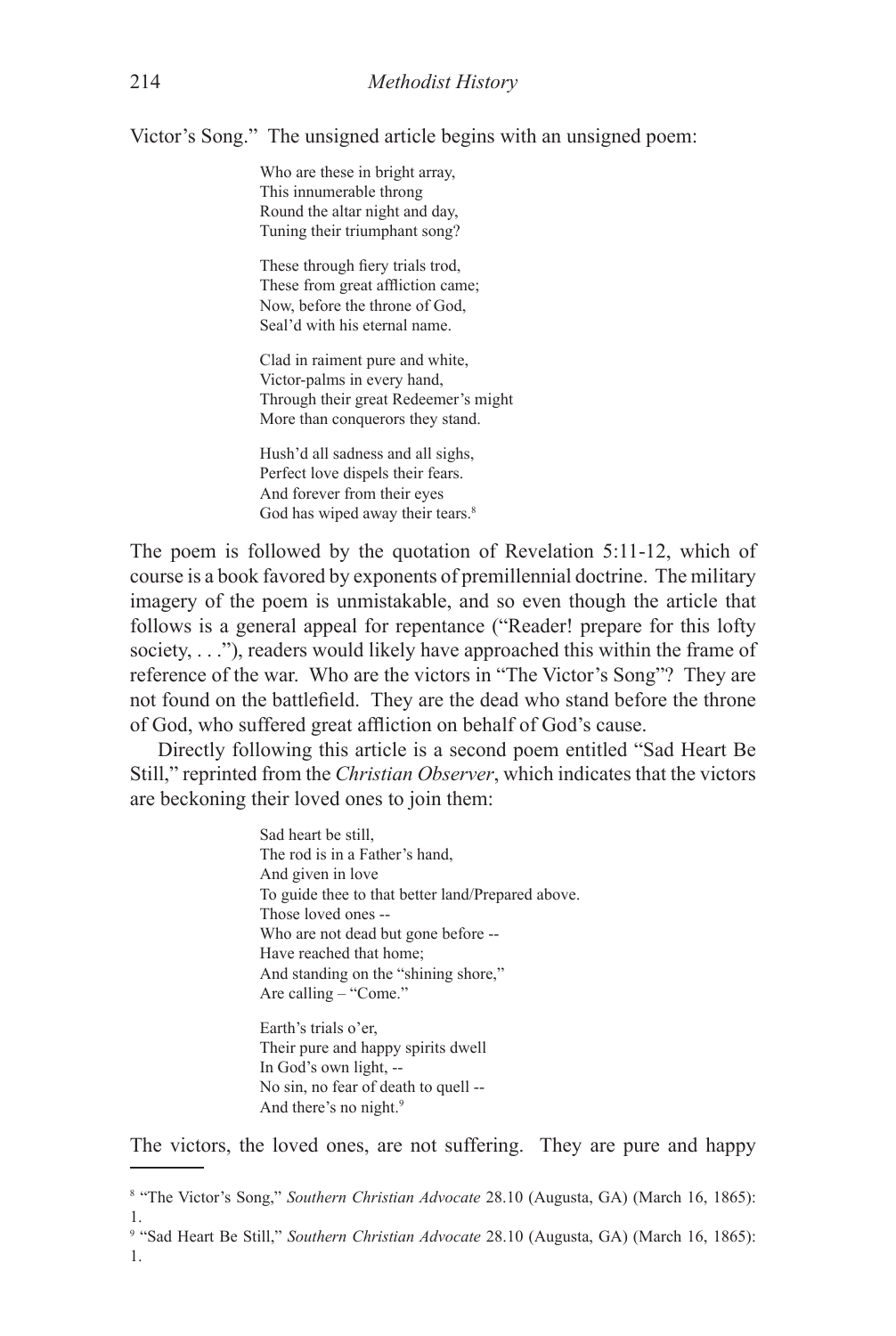spirits dwelling in the presence of God. The affliction experienced on earth (defeat at the hands of the Yankees, perhaps?) is loving correction meted out by God to guide Christian readers to heaven.

Who wrote these unsigned poems? Presumably the editor of the *SCA* wrote the first, though the important point here is not authorship, but the editorial decision to run this particular poem and to place it so prominently. These kinds of decisions help set the tone of a newspaper and determine, in part, how it is read. Since we know that the *SCA* had the widest distribution of any denominational paper in the MECS at this time, we may presume that it had a disproportionate impact on the development of the Southern Methodist mindset during a very critical period. James Moorhead has written that,

Most [average] persons probably had not sorted out their views clearly but lived with a mental hodgepodge of images of the last things, which they had not ordered into a distinct or coherent theory. They might alternately hope for the gradual conquest of the world to Christ and the sudden return of the Lord . . . .10

If so, these poems may have fueled some of that hope for the sudden return of the Lord as a solution to the theological crisis of defeat. Whether the poems were penned by the theological elite or by average persons, we can expect that the readers of this widely distributed journal might be susceptible to its theological allure.

I see these poems as expressions of the desire to mourn the dead in a religiously-meaningful way. In the process of mourning, I believe that we can see the framework of a premillennial eschatology. For one thing, the poems exhibit a very short time horizon for the expected Second Coming—a hallmark of premillennial thought. The catastrophe of defeat is, in more or less explicit language, interpreted as a "sign of the times." There is a yearning on the part of the living to join the dead soon, because the world and its cares had such a corrupting influence. This is usually expressed as weariness with the world, presumably tinged with pessimism about its future prospects. Finally, the hagiographic treatment of the war dead in these poems foreshadowed their central importance in the Lost Cause ideology that began to flourish ten years later.

This turn to premillennialism, incipient as it is, holds quite a bit of significance. George Marsden holds that "[f]undamentalism in the 1920s was a broad coalition drawn from many denominations and traditions. The most dedicated core of this many-faceted movement was made up of dispensational premillennialists . . . . "<sup>11</sup> Students of fundamentalism including Marsden have tended to describe its origins primarily in the North following the Civil War. Yet by the 1920s the South had become one of the

<sup>10</sup> James H. Moorhead, *World without End: Mainstream American Protestant Visions of the Last Things, 1880-1925* (Bloomington: Indiana UP, 1999), 17.

<sup>&</sup>lt;sup>11</sup> George Marsden, *Fundamentalism and American Culture*, 2<sup>nd</sup> ed. (New York: Oxford UP, 2006), 232-233. This second edition of his classic includes a section on "Fundamentalism Yesterday and Today (2005)" which is very helpful in tracking the shifting meaning of the term. I follow Marsden's understanding of the term "fundamentalism" in this article.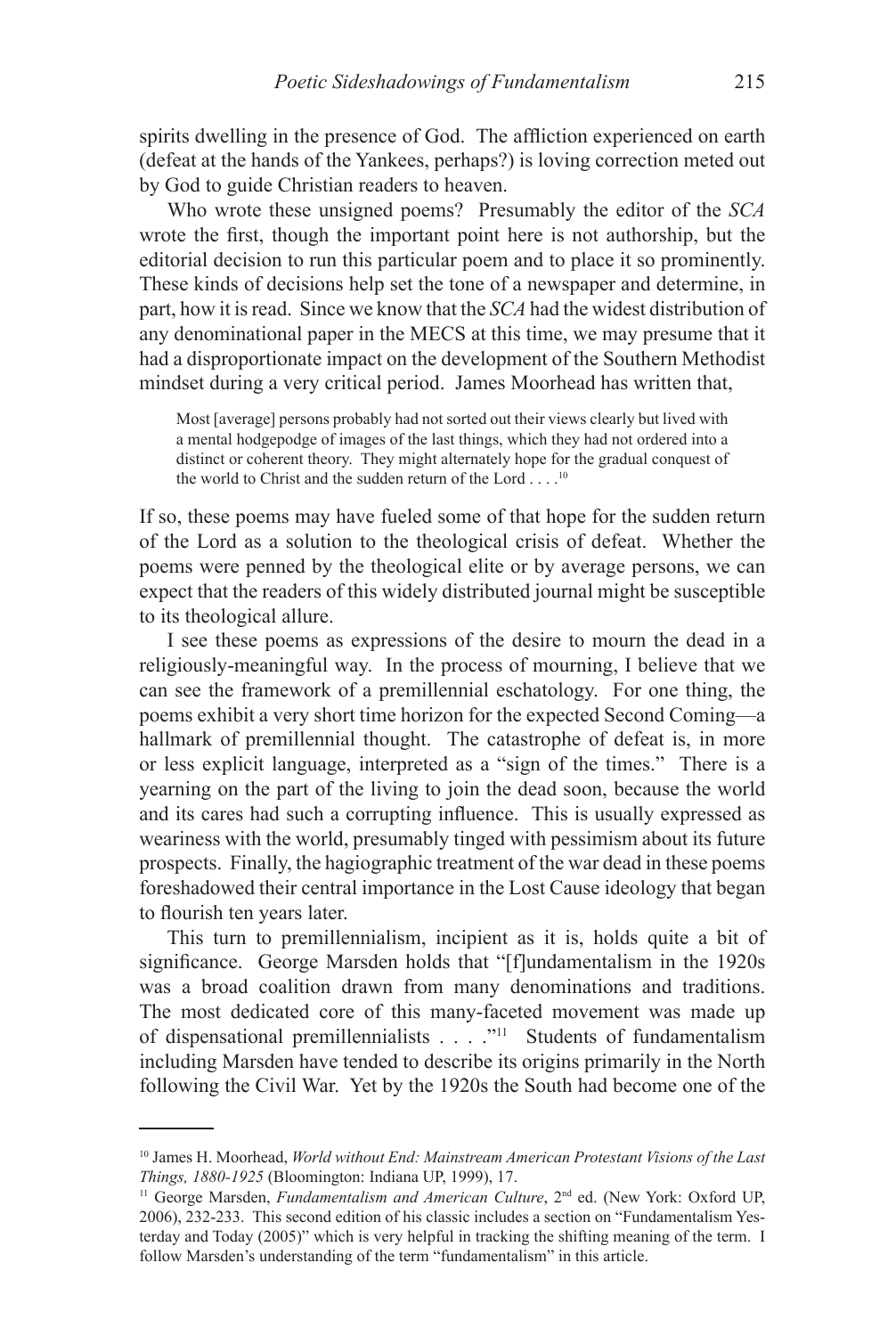greatest strongholds of fundamentalism. To explain the slow advent in the South, many have resorted to the argument that the South was too wedded to notions of religious orthodoxy, rooted in the code of honor that characterized Southern gentility, and galvanized by the influence of religious revivals.

These poems, published right after the Civil War in a theologically volatile atmosphere, provide evidence that Southerners entertained some sympathy toward a heterodox eschatology much earlier. Whereas Southern religion (and Southern Methodism in particular) has also been characterized as anti-intellectual because of its revivalist origins, the use of these poems indicates an intellectual and theological dexterity in coping with their new situation. Though these glimmers of fundamentalism ultimately took fifty years to flower, I believe that they "sideshadow" an alternate future for the South after Appomattox.

### **Immanent Eschatology**

Perhaps the best example of the immanent eschatology found in these poems comes from the September 28, 1865, edition of the *SCA*. As with the "Victor's Song", this one was printed in the top-left column of the front page. It is entitled "A Little While." Due to its length, I will only quote portions of the text:

> . . . When shall this night of weeping Be turned to song?

. . . Oh when wilt Thou array me In glorious body, no more weak and vile? Come quickly! Thou didst promise but to tarry A little while.

. . . Surely the sound of that swift driven chariot At length I hear!

O earth, earth, earth arouse thee! Wake from thy tears, put on thy glory smile! Surely He cometh: and He will but tarry A little while!<sup>12</sup>

Although, there is no specific dating for the Second Coming, the time horizon is short here. Date-setting had fallen out of favor with the discredited Millerite movement of the 1840s. William Miller, one of the first ardent premillennialists in the United States, foretold that the Second Coming would happen in 1843. When it did not occur, he revised his prediction and pushed the date back. But the damage from overconfidence had already been done. This poem demonstrates very clearly the hesitancy to fix a date, yet it maintains faith in Christ's promise to return soon.

Up through the Civil War, the majority of those who expressed any millennial views at all were postmillennialists. This, according to George Marsden, entailed an optimism toward spiritual and cultural progress.

<sup>12 &</sup>quot;A Little While," *Southern Christian Advocate* 28.20 (Macon, GA) (September 28, 1865): 1.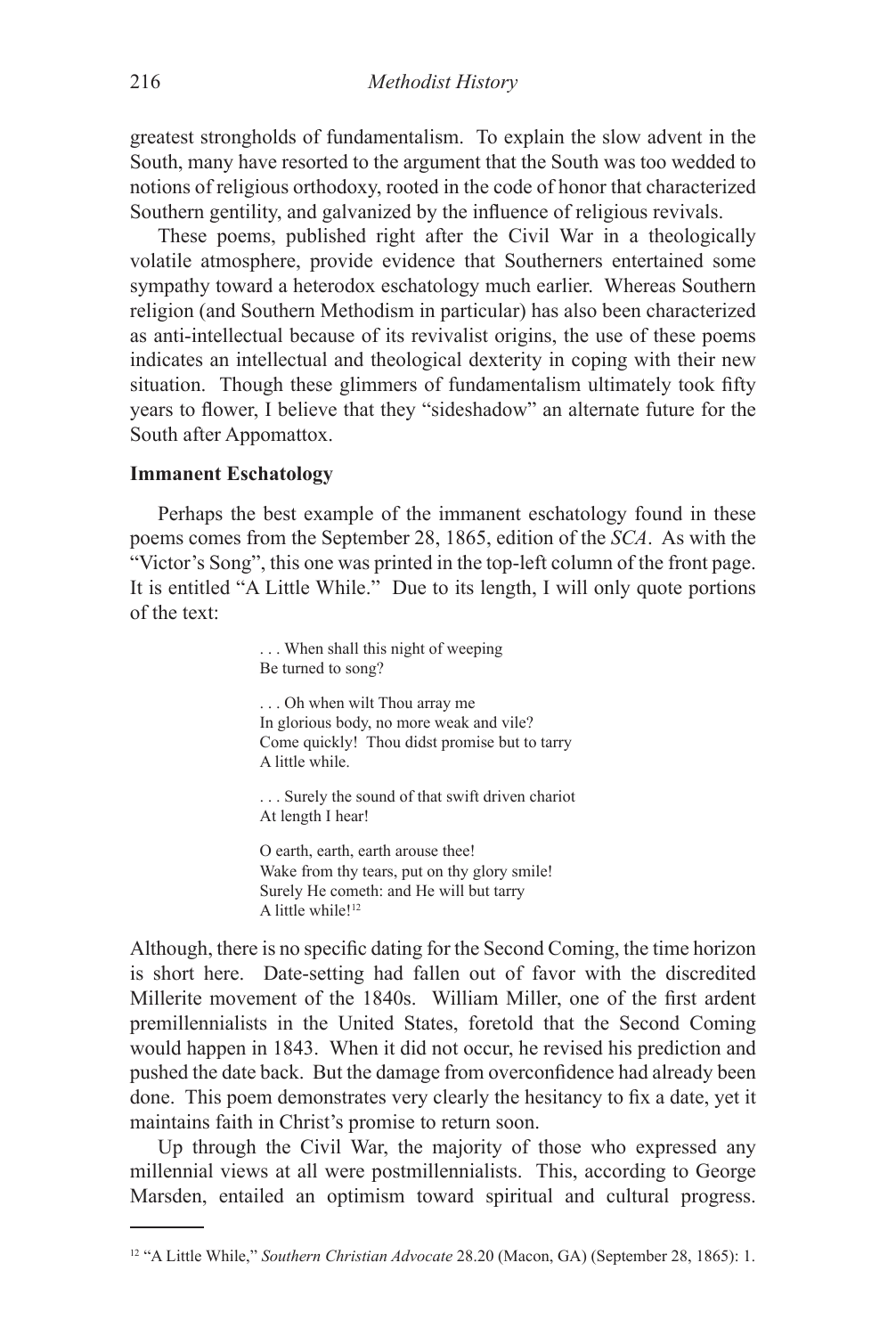"[Postmillennialists] saw human history as reflecting an ongoing struggle between the cosmic forces of God and Satan, each well represented by various earthly powers, but with the victory of righteousness ensured," he writes.<sup>13</sup> Marsden continues by noting that in the early part of the nineteenth century many postmillennialists believed the eschaton to be immanent as well:

In America before the Civil War premillennialism . . . did not differ greatly from postmillennialism of the same era. Both saw history as controlled by a cosmic struggle, both allowed for interpreting some Biblical prophecies literally, and both thought that some prophecies about the time immediately preceding the millennium were already being fulfilled in current events.<sup>14</sup>

Before the war, then, American Protestants could uniformly read progress toward the kingdom of God off the face of their history and current events.

But it is reasonable to believe that the Civil War itself would have caused a sectional rupture in this interpretive *détente*. For Union sympathizers, the war may have appeared a vindication of the spiritual and cultural progress of humanity, while Confederate sympathizers surely would have seen the war as proof of the failure of human progress. Therefore, while postmillennialists were slowly gathering force behind the idea of "ushering in the kingdom of God" through human advancement in the post-Civil War period, one sees a different cast to the views expressed in the poetry of the *SCA*. Christ's return would not be predicated on the advancement of human society, but on its failure to produce righteousness. This was the kernel of dispensational premillennialism, which posited a Rapture of the faithful before the judgment of the world at Christ's Second Coming. Interestingly, Marsden sees the movement towards premillennial doctrine in the 1860s best expressed in the hymns written at that time.<sup>15</sup> With that in mind, it should be no surprise that we see premillennial doctrine arising also in the poetry of 1865 and 1866.

Contrast the poetry sampled above, then, to some verses that appeared in the *Christian Advocate and Journal*, a Northern Methodist weekly based in New York. It was by far the most influential of the denominational papers in the North at this time. On May 11, 1865, the *Christian Advocate and Journal* (*CAJ*) printed "He Doeth All Things Well," a poem by Charles W. Reed, specifically for the *CAJ*:

> The church bells swing above our heads, the heroes' cause is won; We'll praise our God with joyful shouts for what his hand hath done; He built us walls on either side: the dark Red Sea of blood Daunts us no more, for Treason lies engulfed within its flood.

> . . . Weep not, O Nation, for thy loss; God doeth all things right; We do not need the cloud of fire when he has banished night; . . . . Give praise to God, his chosen saints, the land is pure and free! O may his grace now stir the earth as tempest shakes the sea!

<sup>13</sup> Marsden, *Fundamentalism and American Culture*, 49.

<sup>14</sup> Marsden, *Fundamentalism and American Culture*, 51.

<sup>15</sup> Marsden, *Fundamentalism and American Culture*, 51 n.12.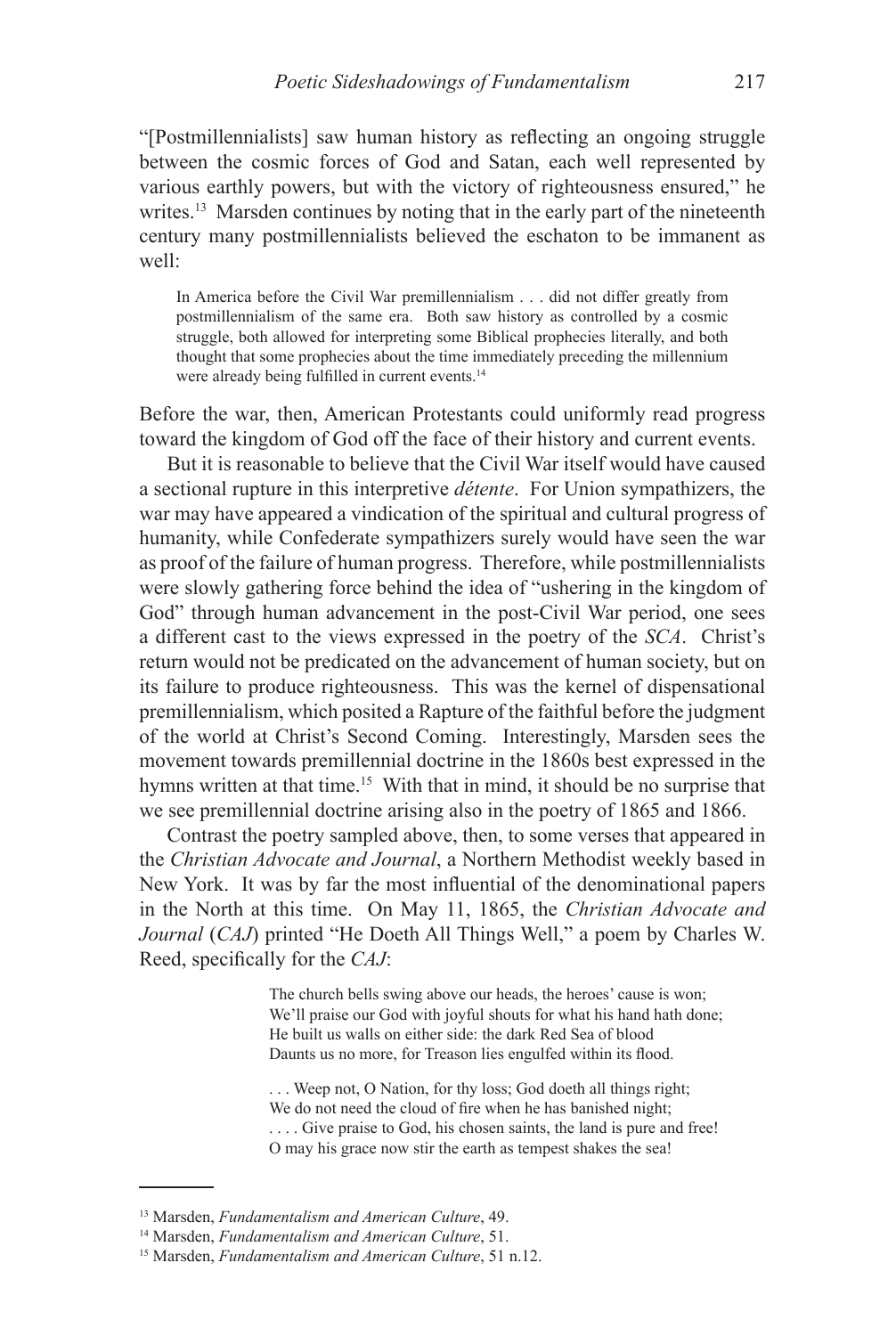His hand hath held our banner up, hath saved each stripe and star; O let us cluster round his cross, his watchmen call to war! With hands outstretched, on Zion's hill we marshal for the fray; Give now, O God, the strength of steel to feeble tools of clay; Let Satan's walls fall in the dust, as in thy name we come, And when our toil is finished here, take *all* thy workmen home.<sup>16</sup>

The triumphalism is obvious. God's hand protected the Union and delivered it much as God had when leading the Israelites out of Egypt. Even though the "heroes' cause is won," the poet is asking God for strength in the toil ahead. God's intervention was needed in the war, but the toil ahead is left to humans alone. Only when that work is done will God take his "workmen" home. The change from heroes to workmen is significant here because it indicates a much longer time horizon for the eschaton and an optimism for the future of human society. Clearly this is a difference between the Southern theological predisposition and the Northern.

### **War-Weariness and Resignation**

In the May 25, 1866, issue of the *SCA*, two pieces of original poetry appeared, penned by different authors. The first was titled, "There is Rest for the Weary." The second was simply "Weary." This puts in broad relief a second theme in the poems of the *Southern Christian Advocate*—that of simple exhaustion and pleading to God for deliverance from a world filled with humiliation and woe. The tenor of these writings is similar to that of the Israelites in exile. Indeed, much of the apocalyptic thought in the book of Daniel (an important premillennial text) comes in response to domination by a foreign power. When the Israelites' temporal power had been crushed and they were exiled from their homeland, it was natural to expect that God would vindicate his chosen people, after an appropriate period of chastening, by intervening on a cosmic scale to disrupt human history. Likewise, we can see this sort of Israel-in-Exile hope for apocalyptic deliverance in the poetry of 1865-1866.

In an article picked up from the *North Carolina Advocate* for the June 29, 1865 issue of the *SCA*, the author begins:

The calamities which surround us and the agitations of the world, afford but little that is comfortable or profitable to the spirit of the Christian. The prevalence of vice, the demoralization of the times and the suffering and want which pervade the land, make the truly pious often rejoice that this earth is not their home.<sup>17</sup>

This sentiment of pessimistic resignation to the depravity of the world is not uncommon in the pages of the *SCA* at the close of the war. The author sees these signs as a further call for humility and repentance. "Are these calamities producing their legitimate and proper effect upon us?" he wonders. The article is followed by moralistic story about conversion late in life entitled

<sup>16</sup> Charles W. Reed, "He Doeth All Things Well," *Christian Advocate and Journal* (New York) (May 11, 1865): 150.

<sup>17 &</sup>quot;How Do the Times Affect Us?," *Southern Christian Advocate* ns 168 (June 29, 1865): 1.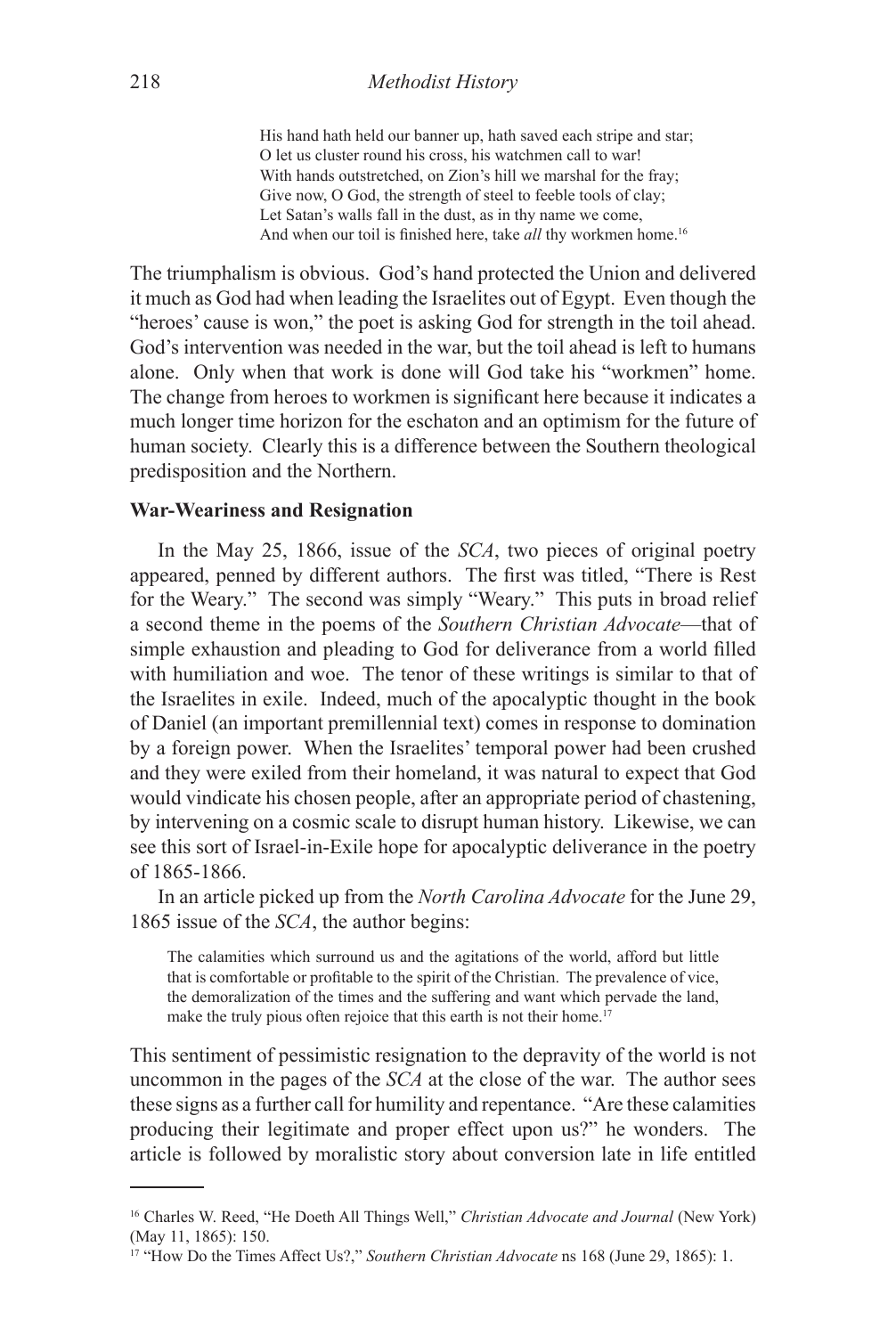"What Will You Do In Heaven?"

The rigors of the war produced a desire in the Southern mind, to avoid the misery of the present and focus ever more fixedly on the world to come. In the Fall of 1865, the *Advocate* published the lyrics to a popular German hymn usually sung as a recessional. The hymn is entitled simply "Home," which begins:

> Oh, where shall the soul find her rest and her Home? . . . Does not the world offer one city of peace? . . . No, No, No, No! Far out of sight, Beyond is our Home in the kingdom of Light.

The final stanza reiterates the theme of rest after warfare:

Then courage, our souls! For the warfare is short, Our army is strong, and secure is our Fort; And when we have triumphed and each has his crown, At the feet of the Lord we will cast them all down. Joy, Joy, Joy, Joy! Safe home at last-- The battle is over – the peril is past.<sup>18</sup>

Mixed in with the general weariness and the desire for God to break into history and deliver the faithful South there is another tendency toward wishing to *join* the dead in heaven before the eschaton. Rest will only be found in death, in other words. The October 5, 1865, issue gave the poem "The Christian Mourner's Prospect" pride of place. While its eschatology is not as imminent as the poetry cited in the last section, this is perhaps the closest we get to a focus on the Rapture. The body never finds rest in this world, but at the end of time our souls find repose:

> The hour, the hour, the parting hour, That takes from this dark world its power, And lays at once its thorn and flower, On the same withering bier, my soul!

. . . The hour, the hour, so pure and calm, That bathes the wounded soul in balm, And round the pale brow binds the palm That shuns this wintry clime, my soul!

The hour that draws o'er earth and all Its briers, and blooms, the mortal pall -- How soft, how sweet that evening fall, Of fear, and grief, and time, my soul!<sup>19</sup>

It is interesting that in this poem only the soul of the Christian mourner ascends to heaven. There is little reference to a "glorified body." This is consonant, however, with the general trend following the Civil War to remove death from the public eye and focus on death as a spiritual experience rather

<sup>18 &</sup>quot;Home," *Southern Christian Advocate* 28.17 (Macon, GA) (September 7, 1865): 1.

<sup>19 &</sup>quot;The Christian Mourner's Prospect," *Southern Christian Advocate* 28.21 (Macon, GA) (October 5, 1865): 1.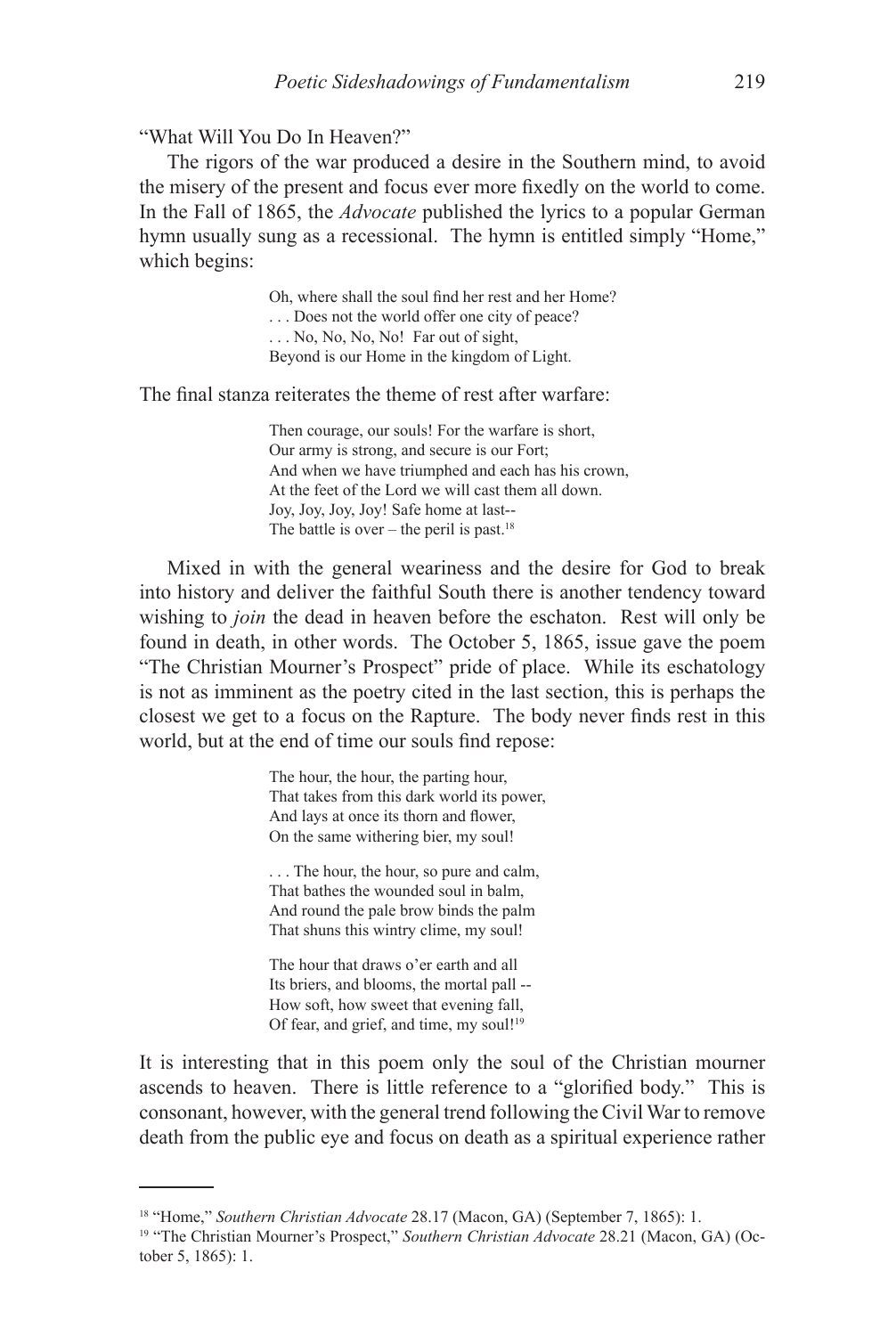than a bodily experience.<sup>20</sup>

Not only rest, but reunion will be found in the afterlife with those who have gone before. "Over the River they beckon to me,/Loved ones who've passed to the other side; . . ." are the opening lines to the poem "Over the River" in the December 21, 1865, issue.<sup>21</sup> For those who had lost loved ones in the Civil War, as nearly every family did, this is a powerful image. The desire to be reunited with the dead, especially when there was no body for the family to mourn over, is especially strong. The sentiment in this poem then, glorifies death as an escape not only *from* the harsh and corrupt world filled with mourning and weariness, but also as an escape *to* rest with loved ones.

Perhaps most interesting, though, is the fact that the escape is also from the distaste of having to kowtow to the Northerners. In heaven there would be no more fighting over the issues of slavery and secession. There would be no more humiliation. Jane T. H. Cross's poem "Two Pictures" is emblematic of this seething resentment:

> . . . . When the battle is over, Which we did not gain, When the red-blossomed clover Hides the graves of our slain, When the spirit down leaning, Down unto the dust, Comprehends the whole meaning Of the cruel "*ye must,*" When our flag is no longer, When men make the heart sick, Bowing low to the stronger, With smile and with trick, 'Twere sweet – meekly turning To God up on high, With a true loving yearning -- *With* one's country to die!<sup>22</sup>

It seems that the reprieve from earth still retains the Southern nationalism of the Confederacy. There is a promise not only of rejoining loved ones in the afterlife, but also rejoining the Confederacy itself. It is not only soldiers who have died, but the country and all of the ideals of Southern culture that went with it. In this we see the emergence of the Lost Cause mentality.

#### **Sanctification of the War Dead**

Father Abram Ryan, a Catholic priest in Augusta, Georgia, was known as the "Poet-Priest of the Lost Cause." He had been a chaplain in the

<sup>&</sup>lt;sup>20</sup> I find Gary Laderman's work on the development of American deathways and the symbolic power of the dead body to be the best treatment of this subject (Gary Laderman, *The Sacred Remains: American Attitudes Toward Death, 1799-1883* [New Haven: Yale UP, 1996]).

<sup>21 &</sup>quot;Over the River," *Southern Christian Advocate* 28.30 (Macon, GA) (December 21, 1865): 1.

<sup>22</sup> Jane T. H. Cross, "Two Pictures," *Southern Christian Advocate* 29.9 (Macon, GA) (March 2, 1866): 1.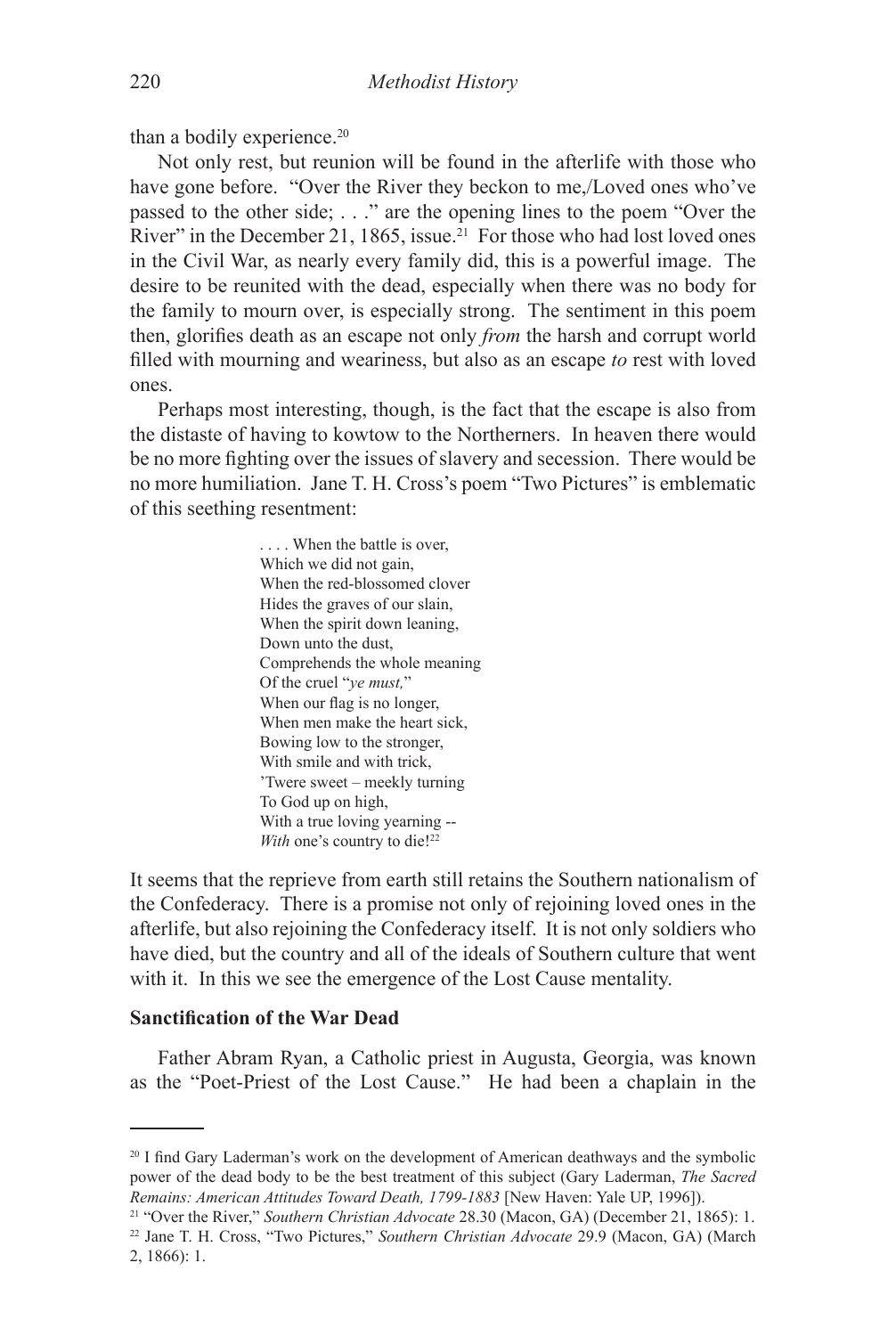Confederate army and only re-dedicated himself to the Confederacy in its defeat. His poetry exhibited a fierce loyalty to the memory of the Confederacy and its heroes and did a great deal to lay the groundwork for the structure of symbol and myth that became the Lost Cause. Charles Reagan Wilson has described him as a "poet of the dead, the Confederate dead. . . . If the plantation nurtured prewar romanticism, the graveyard nourished that of the postwar generation."23 Certainly, the best-known of Ryan's poems, which exemplifies this preoccupation with death is "The Conquered Banner," written when Ryan received news of the surrender at Appomattox in April of 1865. "The Conquered Banner" ran in the *SCA* of January 26, 1866. Oddly enough, the *SCA* had picked it up from the *New York Freedman's Journal* even though Ryan was living and editing his own newspaper a few miles away in Augusta, where the *SCA* had until recently been published:

> Furl that Banner! for 'tis weary, Round its staff 'tis drooping dreary; Furl it, fold it, it is best; For there's not a man to wave it, And there's not one left to lave it, In the blood which heroes gave it; And its foes now scorn and brave it; Furl it, hide it, let it rest.

. . . . Furl it! for the hands that grasped it, And the hearts that fondly clasped it, Cold and dead are lying low; And that Banner it is trailing While around it sounds the wailing Of its people in their woe; For though conquered they adore it, Love the cold dead hands that bore it, Weep for those who fell before it, Pardon those who trailed and tore it, And oh! Wildly they deplore it, Now to furl and fold it so

. . . . Furl that Banner! softly, slowly; Treat it gently  $-$  it is holy  $-$ For it droops above the dead, Touch it not – unfold it never, Let it droop there *furled* forever, For its people's *hopes* are dead.<sup>24</sup>

The banner referred to in the poem refers to the flag of the Confederacy, but more broadly it refers to the shattered hopes of the Confederacy. Notice how, in this poem, the banner itself is holy. By holding up the banner, Southern hands touched holiness as well as fabric, and now those who preserve its memory of the sacred banner are sanctified.

Ryan's sanctification theme is echoed elsewhere. The verses of Benjamin Gough, a British poet appear in the *Advocate* of September 14, 1865, under

<sup>23</sup> Wilson, *Baptized in Blood,* 59.

<sup>24</sup> Abram J. Ryan, "The Conquered Banner," *Southern Christian Advocate* (January 26, 1866).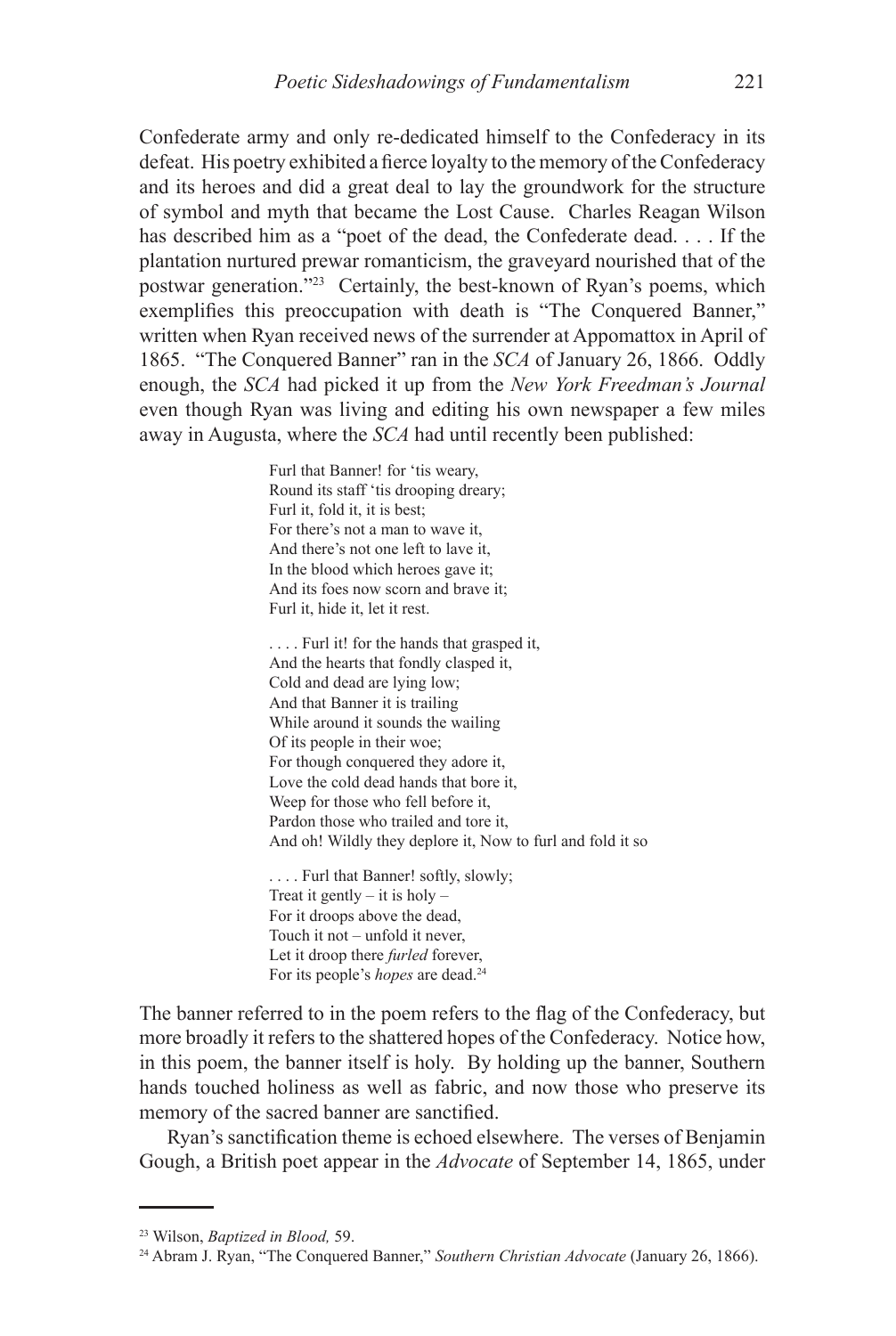the title "Christian Fidelity." The Christian life is equated with battle, and a sacrifice of blood wins the crown of salvation. Revelation 2:10 is used as an epigraph to the poem—"Be thou faithful unto death, and I will give thee a crown of Life." Though the poem does not specifically mention the Confederacy, its placement in the *SCA* at this time certainly leads the reader to associate its meaning to their own situation. Gough writes:

> Be thou faithful unto death, Maintain the glorious strife, Battle to thy latest breath To win the crown of life. Jesus holds the glittering prize For all who to the end endure Onward, upward, tow'rd the skies, And victory is sure!<sup>25</sup>

Faithfulness in this context is somewhat ambiguous. Is it faithfulness to Christ or to the Confederacy that wins the crown? For many that question would not make sense. The two were inextricably linked by the holiness of the cause. Therefore, those who fell on behalf of the Confederacy were in heaven, regardless of their standing with God. We can see a curious mixture of theology in these two poems. While white Protestantism in the South was still based on individual piety in the revivalist tradition of making a personal commitment to God, salvation seems to be cast as a communal enterprise.26

To be sure, there was a rhetoric of glorifying the war dead in the North as well, though it is less clear that participation in the fighting resulted in a "baptism of blood" for Union soldiers. A representative piece from the *Christian Advocate and Journal* of New York was "Peace Autumn," which ran appropriately in the autumn of 1865. The poem was originally published in the *Atlantic Monthly*. It is primarily a song of praise to God for victory and peace. But halfway through, the author writes:

> Build up an altar to the Lord, O grateful hearts of ours! . . . . . . . . . . . . . . . . . . . . . . . There let our banners droop and flow,

The stars uprise and fall; Our roll of martyrs, sad and slow, Let sighing breezes call.

Their names let hands of horn and tan And rough-shod feet applaud, Who died to make the slave a man, And link with toil reward.27

Whose toil is being referenced here? The soldier's? The slave's? Perhaps the ambiguity is intentional, but the context of other writings in the *CAJ*

<sup>25</sup> Benjamin Gough, "Christian Fidelity," *Southern Christian Advocate* (September 14, 1865). 26 Connelly and Bellows, *God and General Longstreet*, 17-18.

<sup>&</sup>lt;sup>27</sup> "The Peace Autumn," *Christian Advocate and Journal* (New York) (November 9, 1865).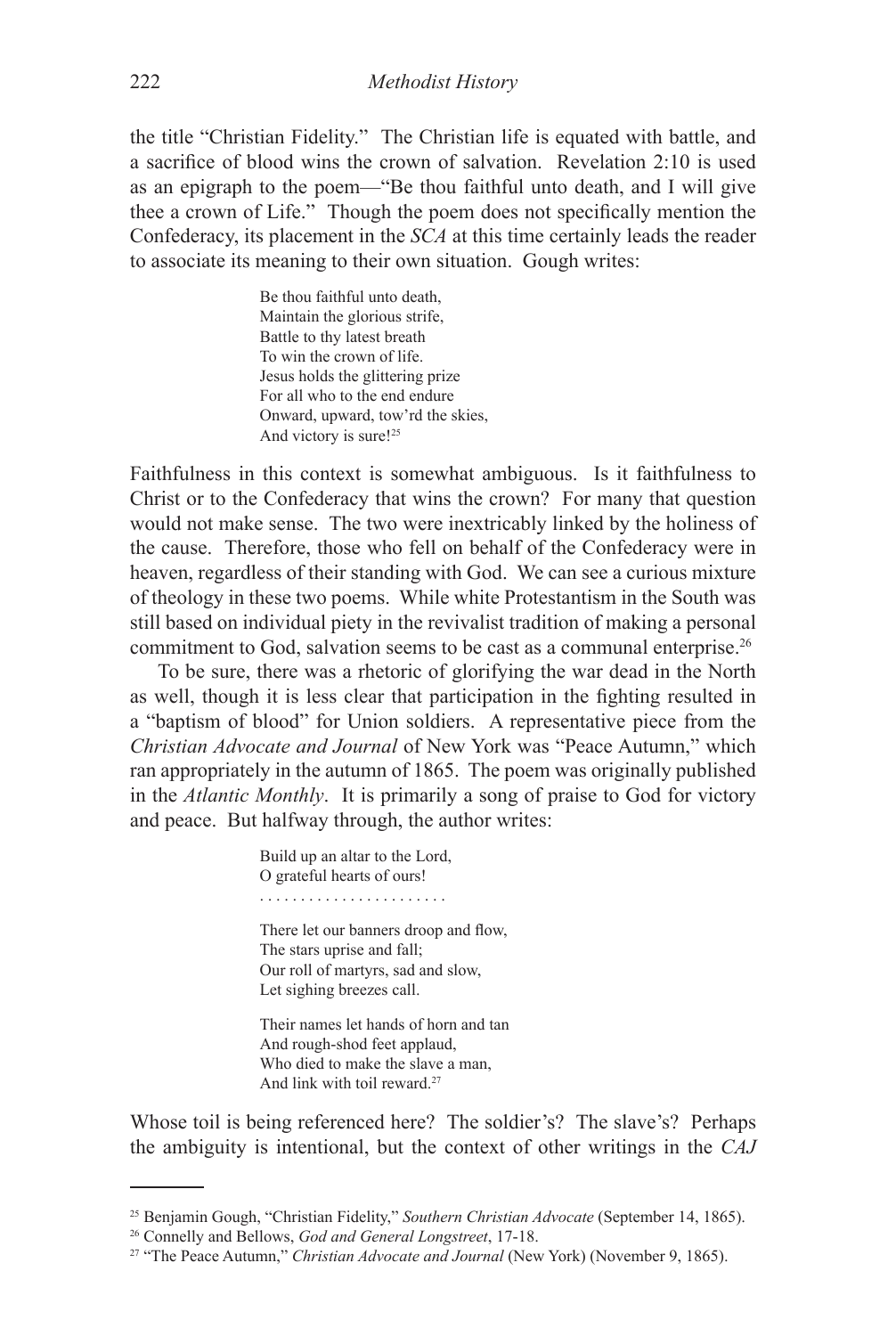seems to indicate that the toil rewarded is the slave's. The martyrs died in the cause of freedom for the slave, and their own reward is to live victorious in human memory. But there seems to be no automatic linking of death in battle to eternal life.

Compare this, finally, to the poem "The Pious Dead" from the *Southern Christian Advocate* issue of the same date. Here the treatment of the war dead takes on a lot more significance. Moreover, it brings together in one place the three themes we have explored thus far—immanent eschatology, weariness with a war-torn and corrupt world, and sanctification of those who died fighting for the Confederacy:

> Within the narrow grave they sleep, Our silent dead; Above the stars their vigils keep, while stricken friends in anguish weep For loved ones fled.

Mankind's most stern, relentless foe, Hath struck them down -- Amid the dust hath laid them low, And yet, sometimes, full well we know They'll wear a crown.

For O, the day is coming fast, Is nigh at hand, When we shall hear a trumpet blast Proclaim that Time itself hath past From sea and land;

And in the heavens shall be seen A wondrous sign; And grander than the grandest dream Shall banners wave, and helmets gleam On brows divine.

. . . . Lo! in that hour the Crucified Our dead restores; Those lowly mounds, ranged side by side, At his command shall open wide Their prison doors

In immortality arrayed Our friends shall be;

. . . . . . . . . . . . . . . . . .

O, that the hours would swifter flee! For we have seen Signs that proclaim we soon shall see On David's throne, in majesty, The Nazarene.<sup>28</sup>

If the significance of "The Pious Dead" were not obvious enough, it is followed by a an article titled "Death Beautified" by Jane T. H. Cross, the

<sup>28 &</sup>quot;The Pious Dead," *Southern Christian Advocate* (Macon, GA) (November 9, 1865).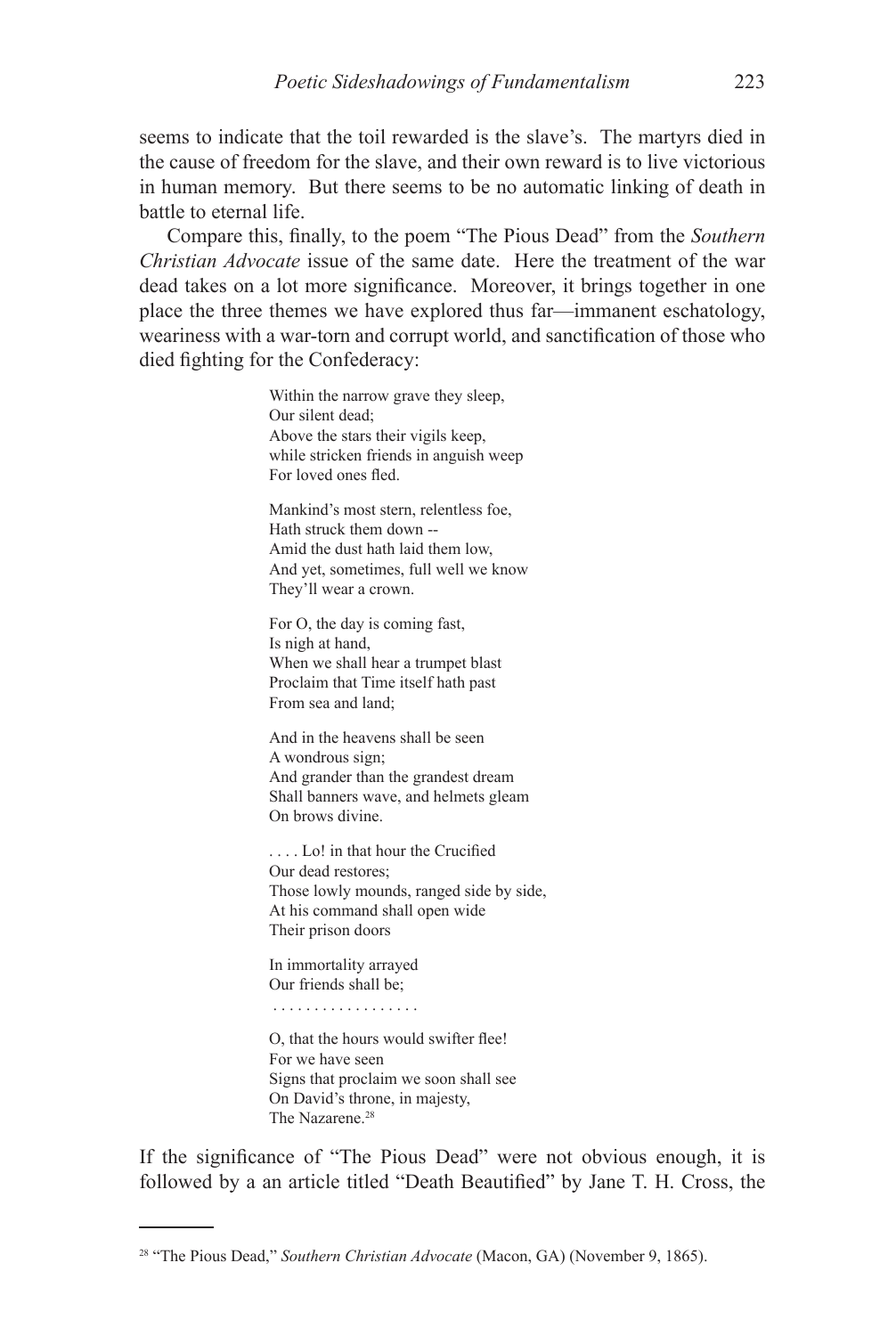same writer who penned "Two Pictures" quoted above. In death the failings of the dead are erased. In memory the deceased are beautified and entwined in the myth of the golden age now past. Death is not to be feared: it is a release and a reunion. Moreover, it is a rapturous gathering of the chosen ones into God's presence where Northerners annoy no more.

### **Conclusion**

William Glass has argued that "premillennialism, particularly of the dispensational variety, was an important stumbling block to fundamentalist recruiting efforts among Southern Protestants" after the Civil War.29 To the contrary, this paper has endeavored to prove that even among Southern Methodists, whose Arminian theology of Christian perfection stands at odds with premillennial doctrine, a flirtation with the idea can be seen in the immediate post-Civil War period. Premillennial eschatology was certainly not full-fledged in the pages of the *Southern Christian Advocate*, but the mere fact of its presence is significant in demonstrating a "sideshadowing" of the fundamentalism that would grip the South so tightly in the twentieth century.

The fact that these sentiments are showing up primarily in the poetry is significant as well. For as much as the South wanted to move on, stop mourning, and begin to return to normalcy, the wounds of the war were too deep. And it is in poetry, hymns, and literature that our deepest wounds find articulation.

In large part, the premillennial impulse was a way of dealing with the psychological and theological trauma of defeat in a holy war. In the near term, the trauma was dealt with most comprehensively by the Lost Cause theology that held sway through the end of the nineteenth century and well into the twentieth century. The unity of the political and the religious that characterized the Civil War could be maintained most easily through such a civil religion. But as the last of the Confederate veterans began to die off, the memory of the war was less visceral and the seeds of premillennial eschatology and fundamentalism planted so long ago began to flower under new conditions.30 The conservative character of Southern religion, having lost its roots in the political cause, laid them down instead in a religious cause against the forces of Northern liberalism. The new front in the war would be ideological and theological rather than military in nature.

Based on my survey of the secondary literature, there is a real need for study of Southern Protestant theology during Reconstruction. Much of the literature focuses either on the North or on the role of the Southern churches

<sup>29</sup> William R. Glass, *Strangers in Zion: Fundamentalists in the South, 1900-1950* (Macon, GA: Mercer UP, 2001), xvii.

<sup>&</sup>lt;sup>30</sup> Charles Reagan Wilson has made the argument that the Lost Cause waned because it failed to make the transition to denominational status as veterans died off (Charles Reagan Wilson, *Judgment and Grace in Dixie: Southern Faiths from Faulkner to Elvis* [Athens: U of Georgia P, 1995], 21).